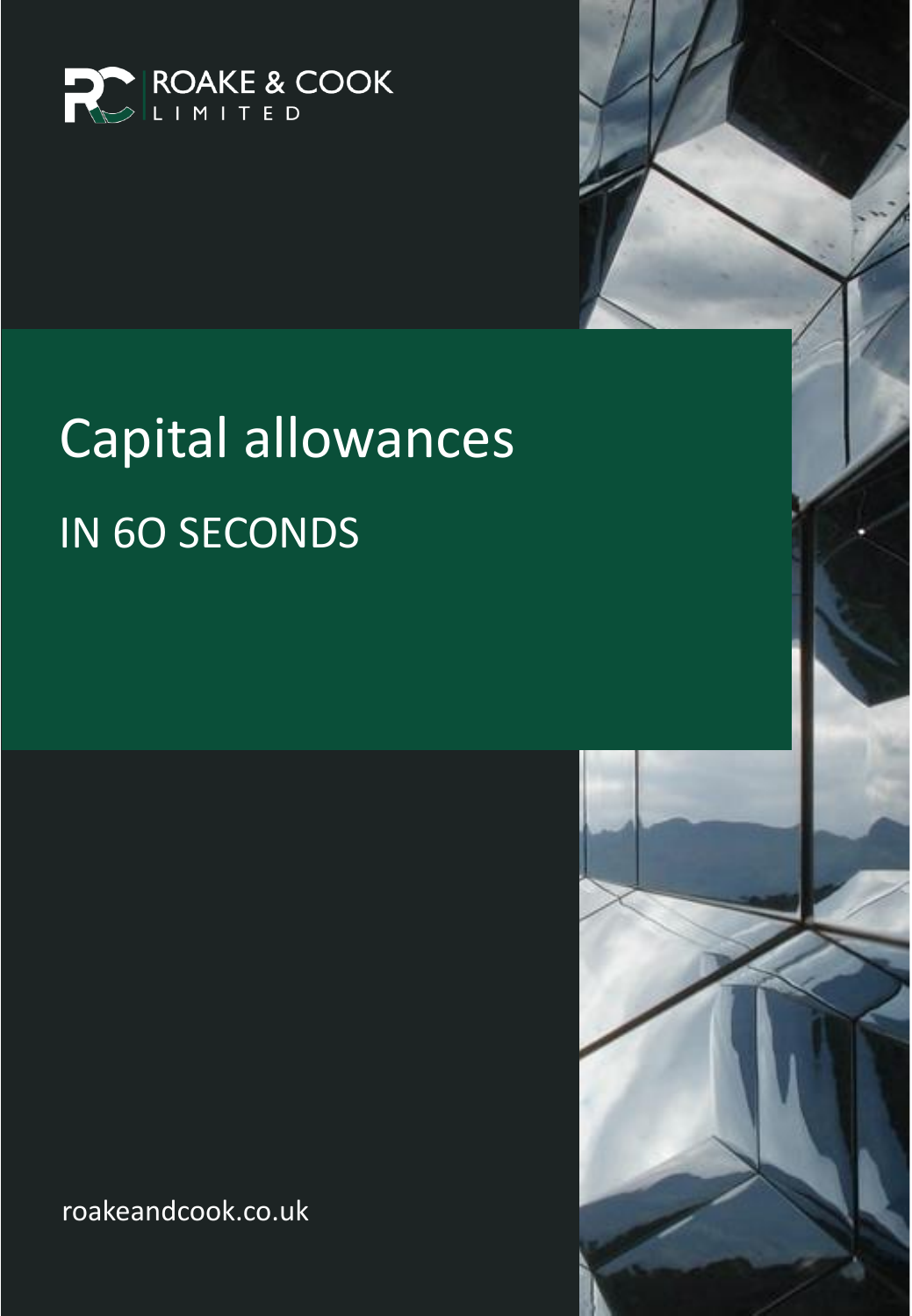

# Capital allowances

## IN 6O SECONDS

### What are capital allowances?

Capital allowances are the HMRC or tax equivalent of depreciation. Capital allowances can be used to reduce your businesses taxable profits and subsequently, reduce your tax bill.

#### What qualifies?

The variety of allowances available mean that there is no 'general rule'. Assets must be for use in the business and meet the qualifying criteria of whichever allowance is being claimed.

#### Key things to consider

- Timing there can be annual limits
- Business structure some allowances are only available to companies
- 'Green' technology some allowances benefit environmentally friendly assets

#### Types of capital allowance

- Annual Investment Allowance (100% up to a limit)
- First Year Allowance (100% for qualifying assets)
- Writing-Down Allowance (18% or 8% for qualifying assets)
- Enhanced Capital Allowances (100% on qualifying assets)
- Structures and Buildings Allowances (3% annually on qualifying costs)
- Super-deduction (130% on qualifying assets – from 1 April 2021)